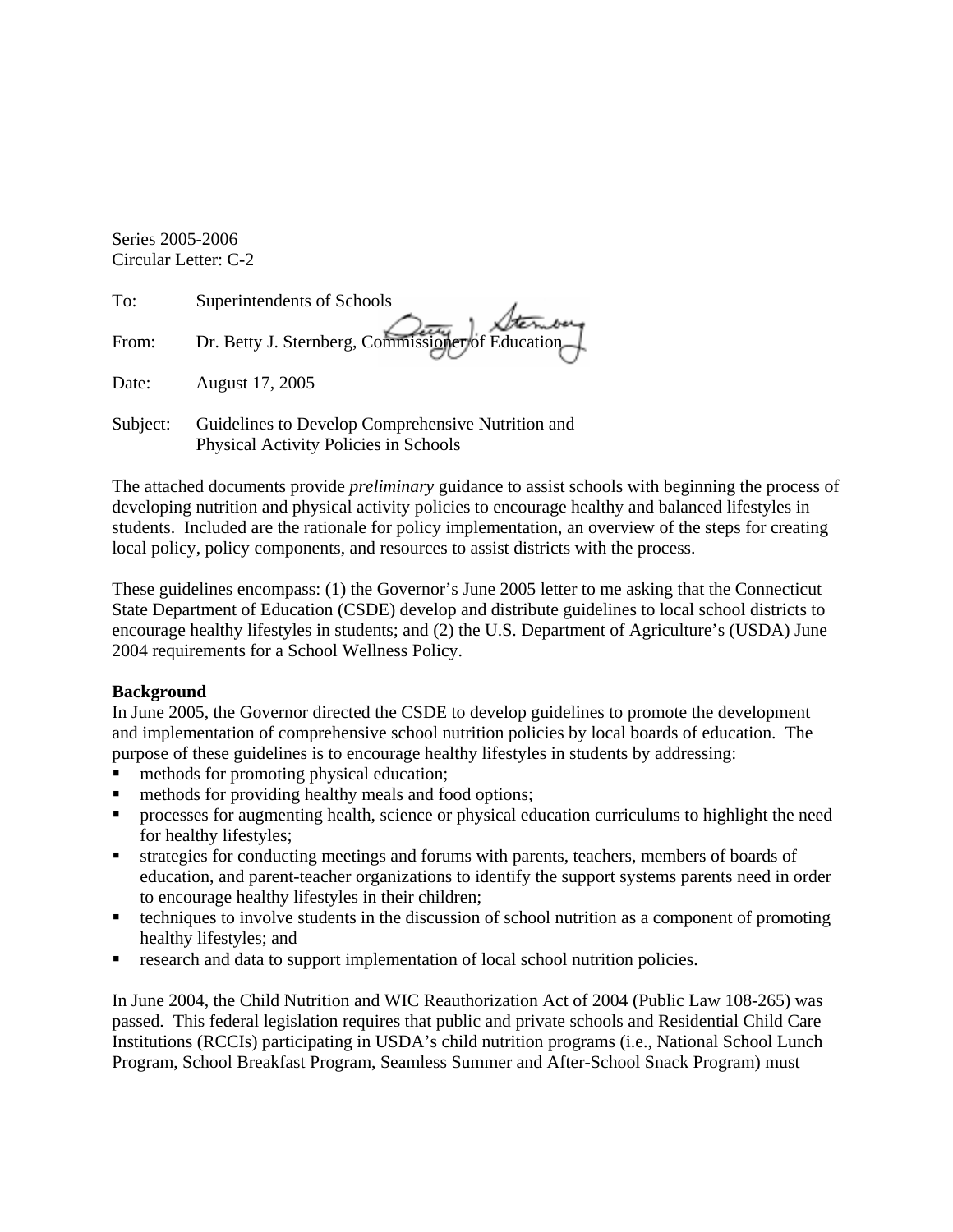establish a local wellness policy by the first day of the 2006-2007 school year. At a minimum, the district School Wellness Policy must:

- include goals for nutrition education, physical activity, and other school-based activities designed to promote student wellness in a manner that the local educational agency determines appropriate;
- include nutrition guidelines for all foods available on the school campus during the school day, with the objectives of promoting student health and reducing childhood obesity;
- provide an assurance that guidelines for school meals are not less restrictive than those set by the USDA;
- ° establish a plan for measuring implementation of the local wellness policy, including the designation of one or more persons within the local education agency or at each school, as appropriate, charged with ensuring that each school meets the local wellness policy standards; and
- involve parents, students, representatives of the school food authority, the school board, school administrators, and the public in development of the local wellness policy.

### **CSDE Implementation Plan**

After the dissemination of the attached preliminary guidance the CSDE, in the fall of 2005, will develop an action guide containing comprehensive guidance regarding policy development. The action guide will provide more detailed information on the steps, strategies and resources involved in successfully developing, adopting and implementing school policies to promote healthy eating and physical activity. The guide will also summarize the results of the CSDE Team Nutrition School Nutrition Policies Pilot (conducted from January 2004 through August 2005). The action guide will include profiles of 10 pilot districts. These profiles will provide districts with the "how-to" in translating policy development concepts and models into real-life strategies that work at the local level.

CSDE will be providing ongoing technical assistance to local school districts to assist in this process. A summit is planned for February 1, 2006, to bring school districts together, provide the additional resources and strategies needed for local success, and further enhance the policy development process.

## **Call to Action**

Well-planned and effectively implemented school nutrition and fitness programs have been shown to enhance students' overall health, as well as their behavior and academic achievement in school. As the American Cancer Society points out, *"Children who face violence, hunger, substance abuse, unintended pregnancy, and despair cannot possibly focus on academic excellence. There is no curriculum brilliant enough to compensate for a hungry stomach or a distracted mind."* 

Therefore, by developing and implementing districtwide policies, schools can help reduce barriers to learning by providing an environment that promotes healthy eating and physical activity for all children. Districts are encouraged to use the attached documents to begin the policy development process.

For additional resources, questions, and further technical assistance please contact Susan Fiore, Nutrition Education Coordinator, at 860-807-2075, susan.fiore@po.state.ct.us.

Cc: Health/Physical Education Coordinators School Nutrition Program Directors School Nurse Supervisors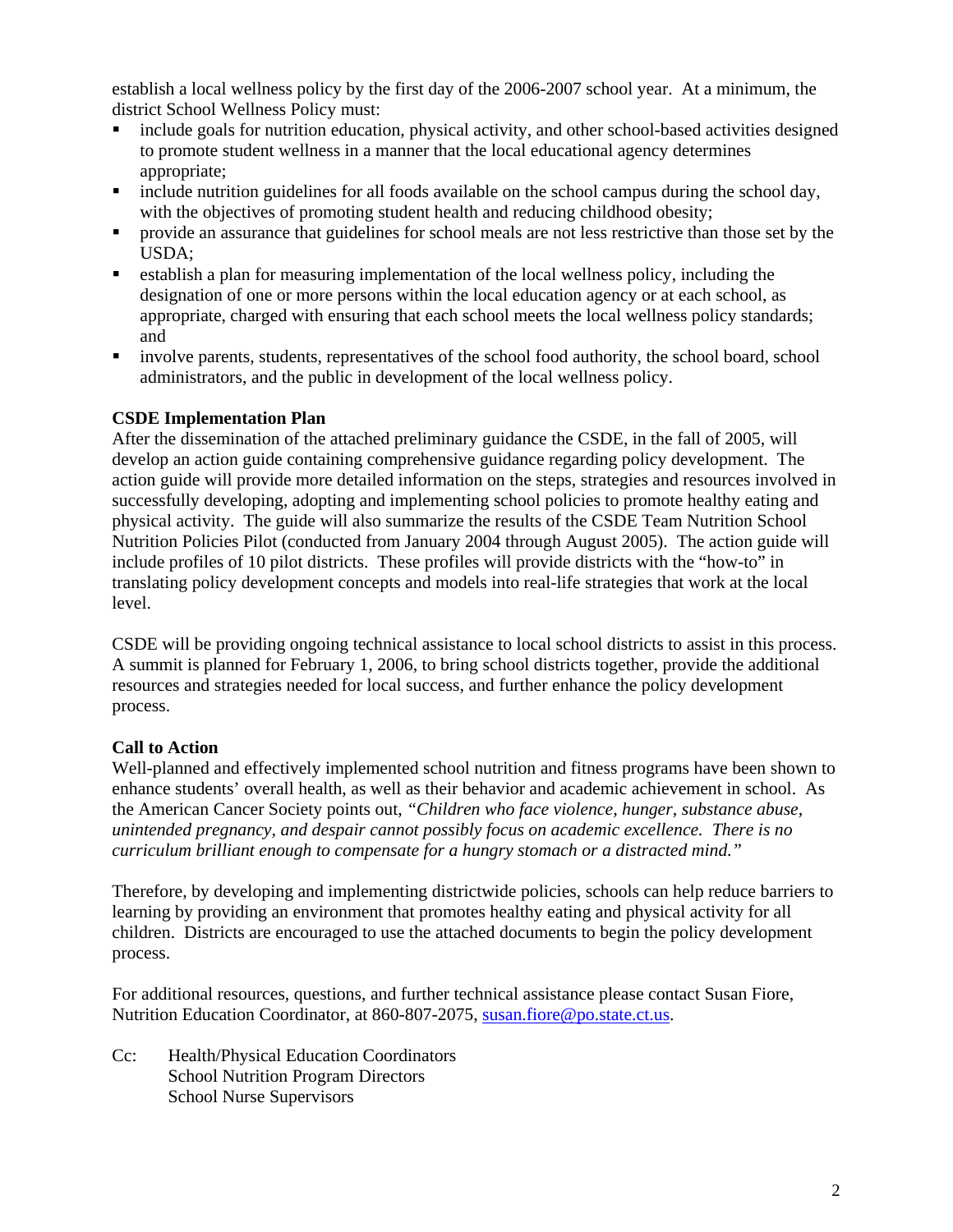# **Evidence to Support Implementation of Local School Nutrition and Physical Activity Policies**

Meeting the basic developmental needs of students – ensuring that they are safe, drug-free, healthy and resilient – is vital to improving academic performance. Research studies over the past decade have consistently concluded that student health status and achievement are directly connected. In fact, research shows that the health and well-being of students is one of the most significant influences on learning and academic achievement. *Making the Connection: Health and Student*  Achievement<sup>1</sup> offers a comprehensive list of research-based studies supporting this link. Several studies conclude that students who participate in a comprehensive health education program have significantly higher reading and math scores than those who do not; physically fit children perform better academically; and children who eat well learn better.

## **Student Nutrition and Physical Activity Impacts Learning**

Research clearly shows that nutrition and physical activity are directly linked to academic achievement. Poor nutrition and hunger interfere with cognitive function and are associated with lower academic achievement in underweight, normal weight and overweight children.<sup>2,3</sup> Increased participation in breakfast programs is associated with increased academic test scores, improved daily attendance, better class participation and reduced tardiness.<sup>4,5</sup> Student fitness levels have been correlated with academic achievement, including improved math, reading and writing scores.<sup>6,7,8</sup> Recent research suggests that decreasing physical education may undermine the goal of better performance, while adding time for physical activity may support improved academic performance.<sup>9</sup>

## **Children's Current Nutrition and Physical Activity Status**

In the United States, over 15 percent of school-aged children and adolescents are overweight – three times the number of overweight children in 1980.<sup>10</sup> Over the last two decades, this number has increased by more than 50 percent and the number of "extremely" overweight children has nearly doubled.11 Only two percent of school-aged children consume the recommended daily number of servings from all five major food groups. Less than 15 percent of school children eat the recommended servings of fruit, less than 20 percent eat the recommended servings of vegetables, less than 25 percent eat the recommended servings of grains, and only 30 percent consume the recommended milk group servings on any given day.<sup>12, 13</sup>

National guidelines for children's physical activity include at least 60 minutes of age-appropriate physical activity all or most days of the week.14 Yet almost half of young people ages 12 to 21 and more than a third of high school students do not participate in physical activity on a regular basis.<sup>15</sup> In Connecticut, 66 percent students in Grades 4, 6, 8 and 10 could not pass all four components of a health-related physical fitness assessment during the  $2001-2002$  school year.<sup>16</sup>

## **Schools Make a Difference**

The National Academies' Institute of Medicine recently reported that schools, governments, communities, corporations and parents must all bear responsibility for changing social norms to promote healthier lifestyles, and decrease our national obesity problem.<sup>17</sup> While schools cannot solve the problem alone, they have many opportunities to significantly impact children's health and learning for the majority of their day. Well-planned and effectively implemented school nutrition and fitness programs have been shown to enhance students' overall health, as well as their behavior and academic achievement in school. School policies and practices play a significant role in promoting an environment that supports healthy student behaviors and encourages learning.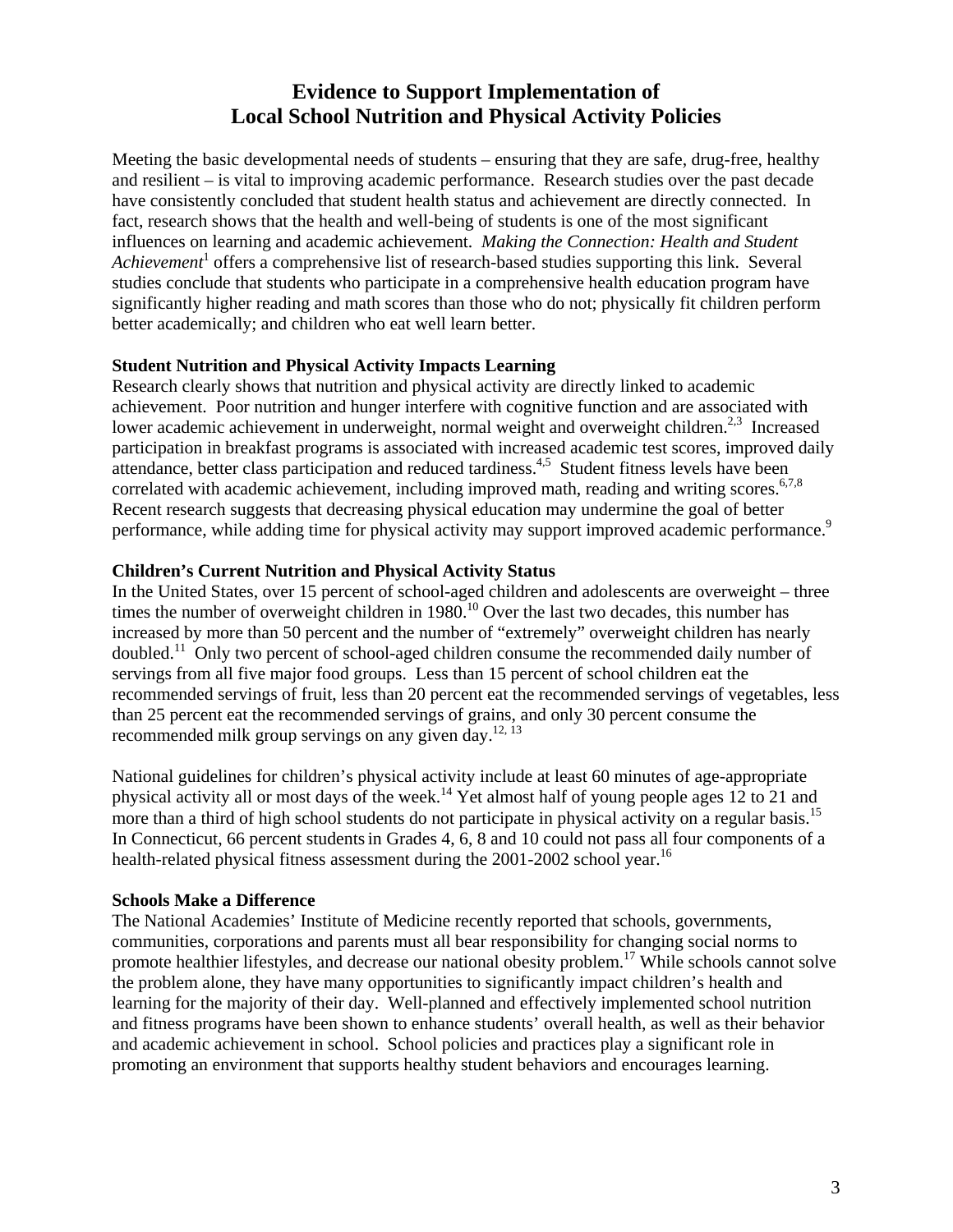# **Steps for Creating Local Policy**

*The process of policy development is just as important as the final product – the policy document. Individuals could work independently to write a policy, but it will be ineffective if it is not supported and implemented districtwide. This requires a team with appropriate representation from the school and community to come to consensus regarding best practices based on local needs. Bringing individuals together to work as a team may present a challenging situation; however, it is essential to do so to ensure the success of policy development and implementation. The end result will be a final policy document that meets local district needs, and one that can be implemented to promote the goal of better health and learning for students.* 

## **Resources to assist districts with implementing each step are found on page 11.**

#### **Step 1: Identify Policy Development Team**

The policy development team works to develop, implement, monitor, review and revise school nutrition and physical activity policies. The process may involve the development of a new team or enhancement of an existing School Health Team, such as a School Health Council or Committee.

At a minimum, a successful team includes:

- parents:
- students:
- school food service;
- school nurse;
- physical education coordinator/teacher;
- health education coordinator/teacher;
- $\blacksquare$  school board:
- school administrators; and
- $\blacksquare$  the public.

*The USDA School Wellness Policy legislation requires that parents, students, school food service, the school board, school administrators, and the public, be involved in developing the local wellness policy.* 

To optimize success, it is also strongly recommended that districts include other members as appropriate to local needs, such as:

- ° other school staff members, e.g., curriculum supervisors, school counselors, family and consumer sciences teachers, school social workers, school business officials;
- health care providers, e.g., pediatricians, dietitians, nutrition/health consultants, dentists;
- ° nonprofit health organizations, e.g., American Cancer Society, American Diabetes Association, American Heart Association;
- ° community groups, e.g., YMCA, YWCA, Boy Scouts, Girl Scouts, boys and girls clubs, faith-based groups;
- ° physical activity groups, e.g., town park and recreation programs, YMCA/YWCA, youth sports leagues, and commercial fitness centers;
- ° university departments and other government agencies involved in evaluation, nutrition and physical activity, e.g., local cooperative extension service; and
- hospitals and public health representatives, e.g., local health department.

School districts are encouraged to collaborate with any existing efforts underway in the school or community. The school district may already be working on student wellness issues and have an existing infrastructure, such as a School Health Council, a coordinated school health program, a local Team Nutrition team, or staff involved in the Carol M. White Physical Education Program (PEP). These policies may also connect directly to the strategies in the School Improvement Plan to promote student achievement.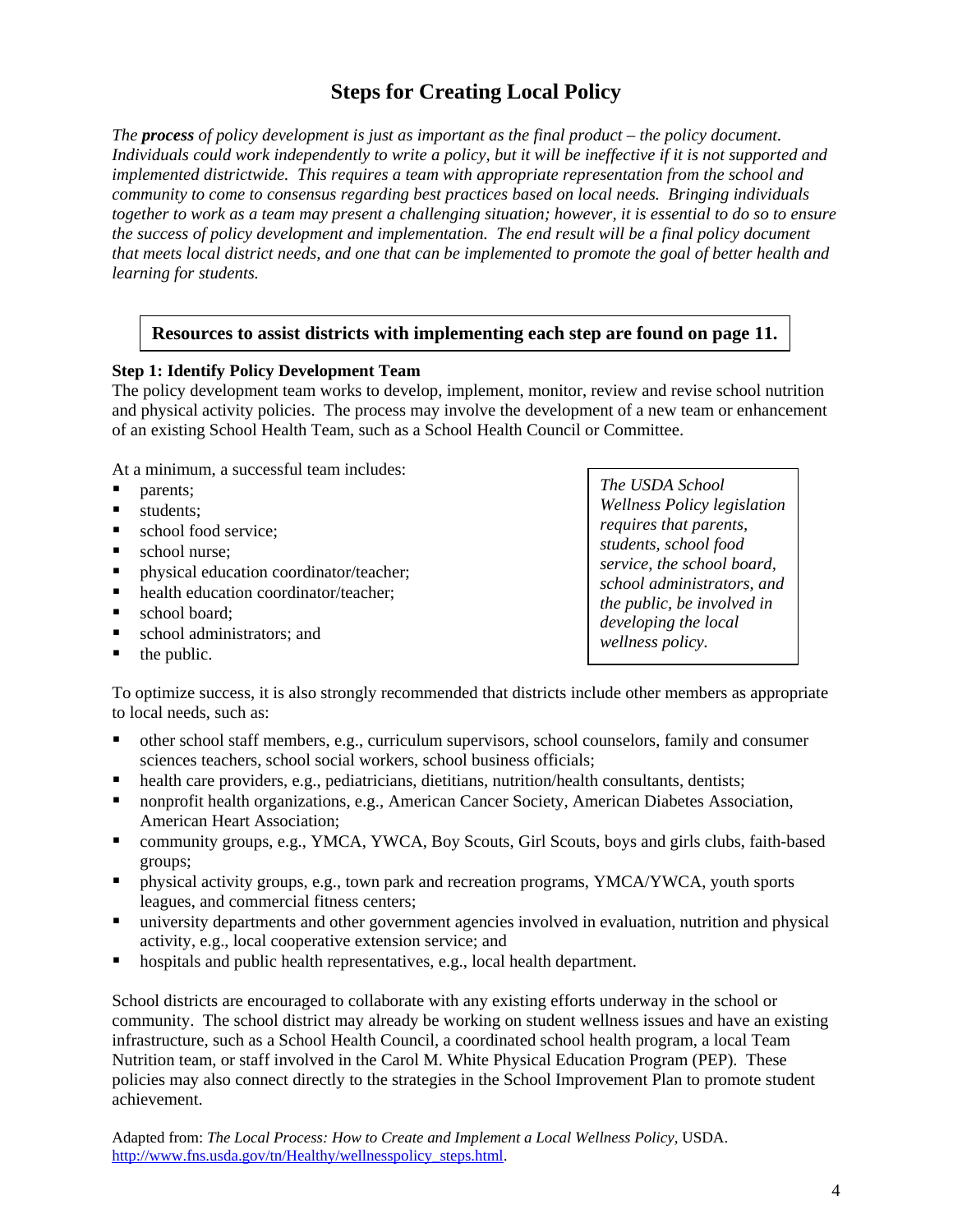# **Steps for Creating Local Policy, continued**

#### **Step 2: Research Existing Local Policies and Utilize the Existing Development Process**

Before policy can be developed, team members must understand the local school district process for policy development and adoption. Find out who needs to be involved or kept informed in your district, what format should be used for the document, who needs to review and approve drafts, and the typical time line for review and approval. Team members must also understand the requirements for compliance with all local, state and federal requirements. The team should identify and review existing state laws and policies, other school districts' policies, and the school district's own local policies that address wellness topics. Districts may have existing local health policies that can be expanded to include nutrition or physical activity.

#### **Step 3: Conduct Local Assessment Process**

Before making plans to develop policy, the team should assess the district's current nutrition and physical activity programs, policies and student needs, then identify areas that need improvement. The results of school-by-school assessments can be compiled at the district level to place needs in priority order. The Centers for Disease Control and Prevention's *School Health Index* can assist districts with this process (see "Self-Assessment and Planning Tools" on page 12).

#### **Step 4: Place Needs in Priority Order and Develop an Action Plan**

Change does not happen all at once. Districts may find it more practical to phase in the adoption of policies than to implement a comprehensive set of nutrition and physical activity policies all at once. Policy implementation can be easier if the areas for change are placed in priority order, and addressed in order of local importance. The *School Health Index* includes specific guidance on placing areas for improvement in priority order, based on importance, cost, time, commitment and feasibility (see page 12).

### **Step 5: Draft Policy Language**

Effective policies should address nutrition education, physical activity, other school-based activities that promote student wellness, nutrition guidelines for all foods available at school, and a plan for measuring implementation. Language for school policies should be developed based on science-based guidelines from creditable health organizations and government agencies. When drafting policy it is important to:

- be realistic;
- be concise use language that is simple, clear, specific and avoids jargon;
- include rationale for the policy;
- propose options for policy language;
- provide practical guidance for school staff members regarding implementation; and
- be consistent with existing state guidelines and district policies addressing student health.

*Fit, Healthy and Ready to Learn: A School Health Policy Guide* (National Association of State Boards of Education) is a useful tool for developing policy language (see "Policy Development and Sample Policies" on page 12). The following websites also contain valuable information:

- ° USDA Team Nutrition: <http://www.fns.usda.gov/tn/Healthy/wellnesspolicy.html>
- National Alliance for Nutrition and Activity: http://www.schoolwellnesspolicies.org/
- School Nutrition Association: http://www.schoolnutrition.org/Index.aspx?id=1075
- Action for Healthy Kids: http://www.actionforhealthykids.org/resources\_wp.php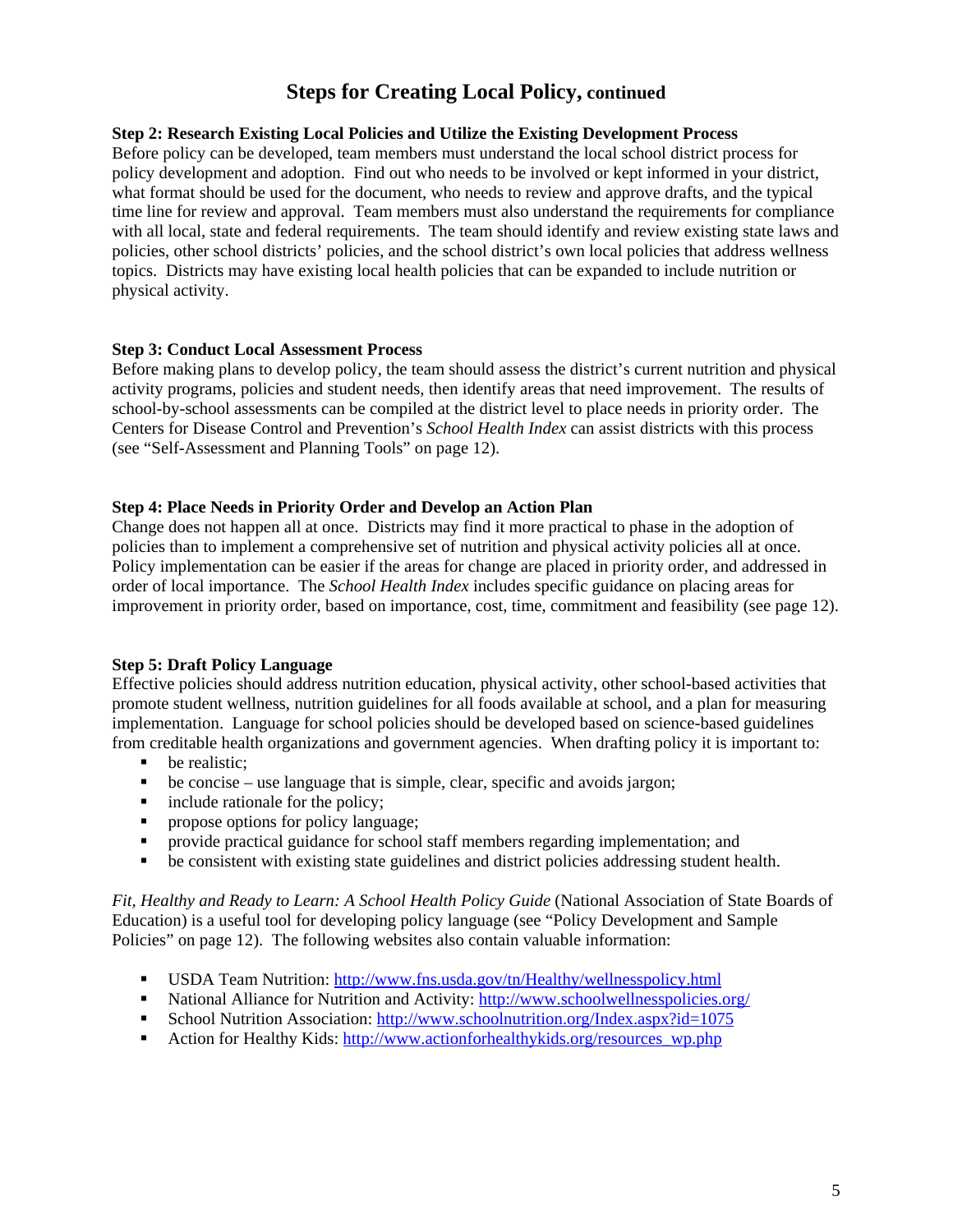# **Steps for Creating Local Policy, continued**

#### **Step 6: Build Awareness and Support**

Educating various audiences – such as administrators, teachers, food service staff members, parents, students, and the community – about your policy initiative is essential to success. Healthy nutrition and physical activity practices will need significant support from students, parents, the school staff and the community. It is essential to obtain their input during the policy development process in order for the policy to be smoothly adopted and widely implemented. Strategies include:

- ° gathering input from the school and community, such as student advisory councils and surveys, parent meetings and surveys, and community forums and town meetings;
- using local media to spread awareness;
- enlisting community leaders; and
- being prepared for challenges that may arise, e.g., prepare talking points, fact sheets and policy rationale.

Additional strategies to obtain input are included in the websites listed in Step 5 and the Resources for Policy Development Section beginning on page 11.

#### **Step 7: Adopt and Implement the Policy**

Leadership, commitment, communication and support are critical to successful adoption and implementation of district policy. After the policy is adopted by the local board of education, it must be implemented in order to achieve the intended purpose. This requires:

- ° good planning and management skills;
- allocation of necessary resources;
- consistent oversight by the team or other appropriate school staff members; and
- widespread buy-in by the school staff and the local community.

For more information on creative ways to implement policy, visit:

- USDA Team Nutrition: http://www.fns.usda.gov/tn/Healthy/wellnesspolicy\_tools.html
- Action for Healthy Kids: http://www.actionforhealthykids.org/resources\_wp.php

#### **Step 8: Maintain, Measure and Evaluate**

In order for polices to be successful, school districts must establish a plan for measuring implementation and sustaining local efforts, including evaluation, feedback and documentation based on sound evidence. Examples of evaluation methods include student, staff and parent surveys; and quantitative data regarding school nutrition and physical programs and practices. Evaluations can include any changes to nutrition education and physical activity, such as:

- health and physical education curriculums;
- nutritional quality of foods available to students;
- student fitness tests; and
- meal participation rates for school breakfast and lunch.

*The USDA School Wellness Policy legislation requires that schools develop a plan for measuring implementation of local policy, including designation of one or more persons with operational responsibility for ensuring that the school is meeting the policy.*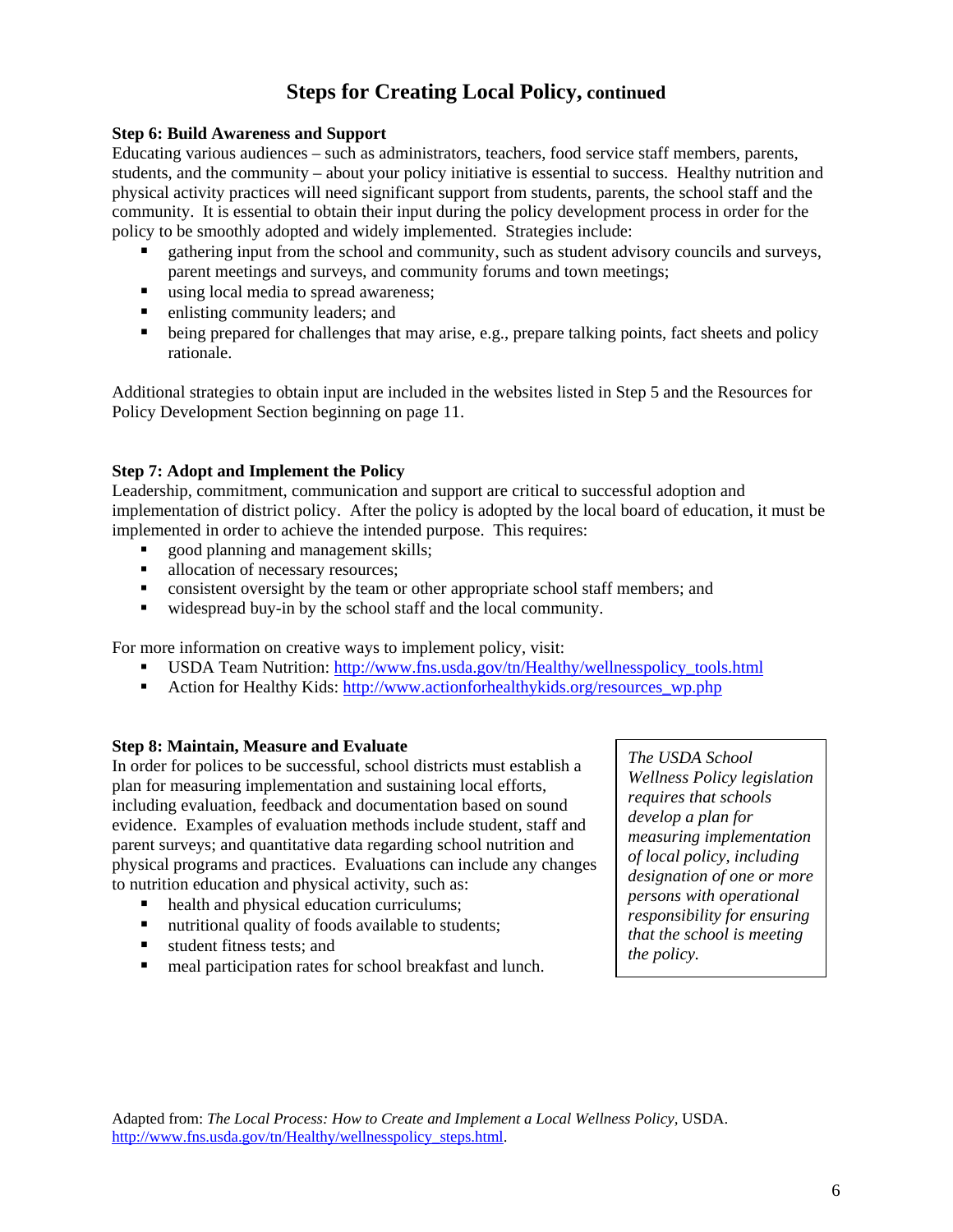# **Recommended Policy Components**

The school district's nutrition and physical activity policies should address the following components: Nutrition Education and Promotion; Physical Activity and Physical Education; Nutrition Standards for Foods at School; Marketing and Promotion; and Measurement and Evaluation. Schools may also choose to address other areas to enhance student health and wellbeing.

### **1. Nutrition Education and Promotion**

**Goal:** Nutrition education is offered as part of a planned, ongoing, systematic, sequential, comprehensive, standards-based health education program. Such a program incorporates national and state-developed standards designed to provide students with the knowledge and skills necessary to promote and protect their health. Students should be able to demonstrate competency through application of knowledge, skill and practice.

#### **Considerations**

- Integration with existing curriculums such as math, science, language arts, social sciences, and elective subjects, e.g., using literature with appropriate health themes in language arts, calculating nutritional value of foods in math, identifying foods' chemical compounds for science, and using pedometers to calculate distance in math class.
- Education links with school, e.g., school meal programs, other school foods, and nutritionrelated community services such as school gardens and cafeteria-based nutrition education.
- Teacher training in delivering health education, e.g., pre-service education and opportunities to participate in professional development activities regarding health and nutrition.
- ° Appropriateness of nutrition education materials which are consistent with state/district health education goals and standards.
- ° Educational reinforcement, e.g., collaboration with other nutrition education efforts in the community to send consistent messages to students and their families; disseminating nutrition information to parents, students and staff members; and opportunities for students to practice skills learned in health education.
- Staff members as role models, e.g., encouraging modeling of healthy eating behaviors.

### **2. Physical Activity and Physical Education**

**Goal:** Schools will provide students with a variety of opportunities for daily physical activity. Such activity may include, but not be limited to, physical education, classroom-based movement, recess, and recreational sports and play that occur before, during and after school. Physical education is standards-based, using national or state-developed standards. Physical education classes should be planned, ongoing and systematic, building from year to year. Content should include movement, personal fitness, and personal and social responsibility. Students should be able to demonstrate competency through application of knowledge, skill and practice.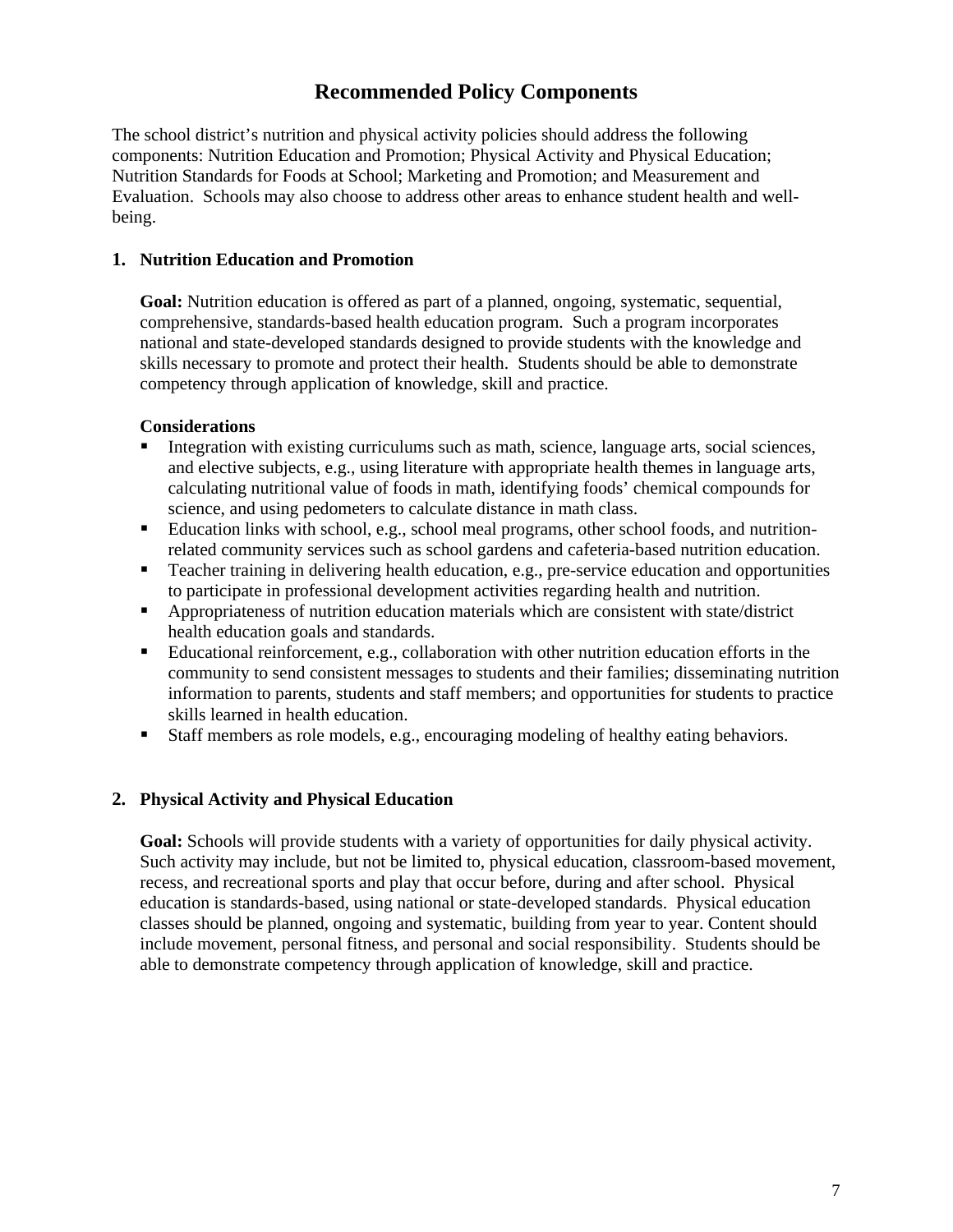# **Recommended Policy Components, continued**

### **Considerations**

- Requirements and certification for physical education teachers.
- Time for physical education.
- Percent of physical education class time spent participating in moderate to vigorous physical activity.
- Time for recess (elementary school students).
- ° Physical activity opportunities before and after school, e.g., intramural programs, after-school programs and physical activity clubs such as walking, tennis or weight-lifting.
- Physical activity and punishment, e.g., the negative impact of the use of physical activity (running laps, push-ups, etc.) or withholding opportunities for physical activity (e.g., recess, physical education) as punishment.
- Safe routes to school, e.g., possible improvements to make it safer and easier for students to walk and bike to school.
- Use of school facilities outside of school hours.
- Integrating physical activity into the classroom, e.g., taking "brain breaks" that incorporate movement with content area.

## **3. Nutrition Standards for Foods at School**

**Goal:** Schools will establish standards to address all foods and beverages sold or served to students, including those available outside of school meal programs. The standards should focus on increasing nutrient density, decreasing fat and added sugars, and moderating portion size. They should address foods or beverages that should or should not be made available to students, standards for nutrient levels for foods or beverages, portion sizes, and/or times those items may be made available. Policies should encourage the consumption of nutrient-dense foods, such as whole grains, fresh fruits, vegetables, and dairy products.

*The USDA School Wellness Policy legislation requires that reimbursable school meals must meet the program requirements and nutrition standards set forth under USDA's regulations for school meals (7 CFR Part 210 and Part 220), as well as all state and local requirements.* 

*Note: To assist school districts in meeting this policy component, the CSDE will be developing guidance on providing healthy foods and beverages in schools, based on the results of the Connecticut Team Nutrition Healthy Snacks Pilot. This guidance will include recommended nutrition standards and strategies for implementation of healthy foods and beverages at school.*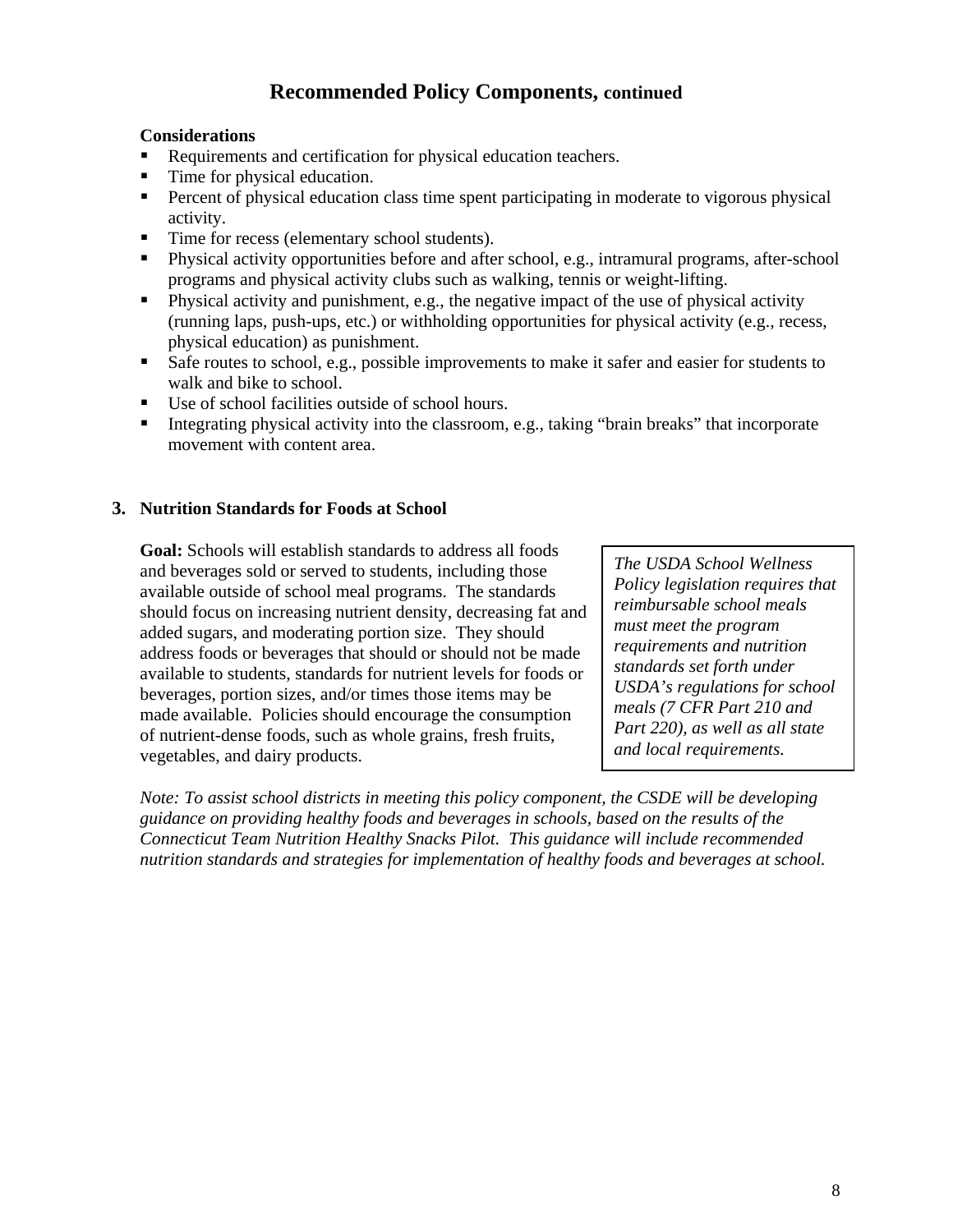# **Recommended Policy Components, continued**

## **Considerations – School Meals**

- ° Menu planning, e.g., meeting nutrition standards, consistency with the Dietary Guidelines, considering student food preferences, obtaining input from students, parents and other school personnel.
- Sharing information about the nutritional content of meals with parents and students.
- Procedures for special dietary needs.
- Promoting breakfast, e.g., operating the School Breakfast Program; increasing participation; encouraging parents to provide a healthy breakfast for their children through newsletter articles, take-home materials or other means.
- Farm to School, e.g., partnering with local farmers to provide fresh produce in school meals.
- Qualifications of the food service staff.
- Training for the food service staff, e.g., opportunities to participate in professional development and adequate pre-service training in food service operations.

### **Considerations – Other Foods and Beverages at School**

- Standards for all foods and beverages sold or served to students outside of school meal programs, including a la carte sales, vending, student stores, concession stands, fundraisers, after-school programs, field trips, school events (e.g., athletic events, dances or performances), parties, celebrations and meetings.
- Suggestions for students, parents, teachers and school groups for acceptable fund-raising activities, e.g., healthy foods or alternate nonfood fundraisers.
- Food or beverage contracts developed to meet district's nutrition standards.
- Food rewards and punishment, including the use of foods or beverages as rewards for academic performance or good behavior, withholding food or beverages (including food served through school meals) as a punishment.

### **Considerations – Cafeteria Environment to Support Nutrition**

- Cafeteria, e.g., space, socialization, student supervision.
- Time and scheduling for meals, e.g., appropriate meal schedules, adequate time to eat.
- Timing of recess, e.g., before or after lunch.
- Student access to hand-washing facilities before meals.
- Food safety and food security, e.g., meeting local and state requirements and guidelines.
- Sharing of foods, e.g., addressing food allergies and other restrictions on some children's diets.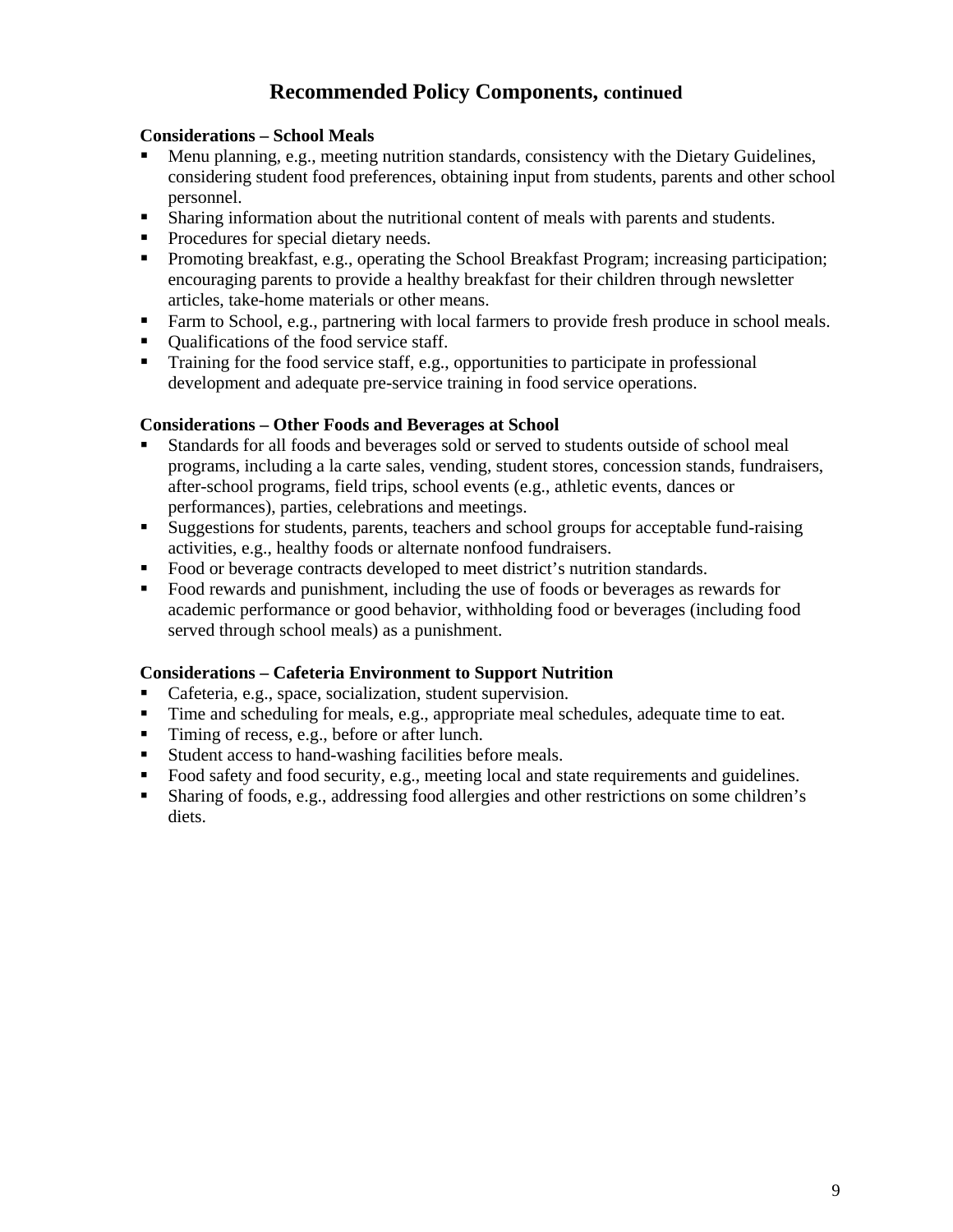# **Recommended Policy Components, continued**

## **4. Marketing and Promotion**

Goal: The marketing materials in the classrooms and lunchrooms should support the concepts and practices in the local district policy. The classroom, the school dining room, and school activities should provide and promote clear and consistent messages that explain and reinforce healthy eating and physical activity habits. The district will support parents' efforts to provide a healthy diet and daily physical activity for their children through community partnerships and parent education activities. Students will have a strong voice and be actively involved in influencing the school nutrition environment.

## **Considerations**

- Consistent health messages, e.g., verbal and nonverbal messages about healthy eating and physical activity throughout the school setting.
- ° Engaging parents, e.g., obtaining parent input, sharing information and opportunities for nutrition and physical activity through parent workshops, handouts, newsletters, postings on school websites, nutrient analysis of school menus.
- Partnering with community organizations, e.g., local businesses, faith-based organizations, libraries, and local heath care providers.
- Food marketing in schools, e.g., keeping school-based marketing consistent with nutrition education and health promotion.
- ° Engaging students, e.g., student input via student nutrition advisory council, coordinating classroom and cafeteria, planned promotions such as health fairs, nutrition initiatives and programs, contests.
- Staff wellness, e.g., nutrition and physical activity education opportunities to promote staff health and encourage role modeling.

### **5. Measurement and Evaluation**

**Goal:** Develop a plan for measuring implementation of the local district policies, including designation of one or more persons with operational responsibility for ensuring that schools are addressing the policy.

### **Considerations**

- Monitoring, e.g., procedures for ensuring compliance with established local policies.
- Policy review, e.g., strategy and schedule to review policy compliance, assess progress, and determine areas in need of improvement.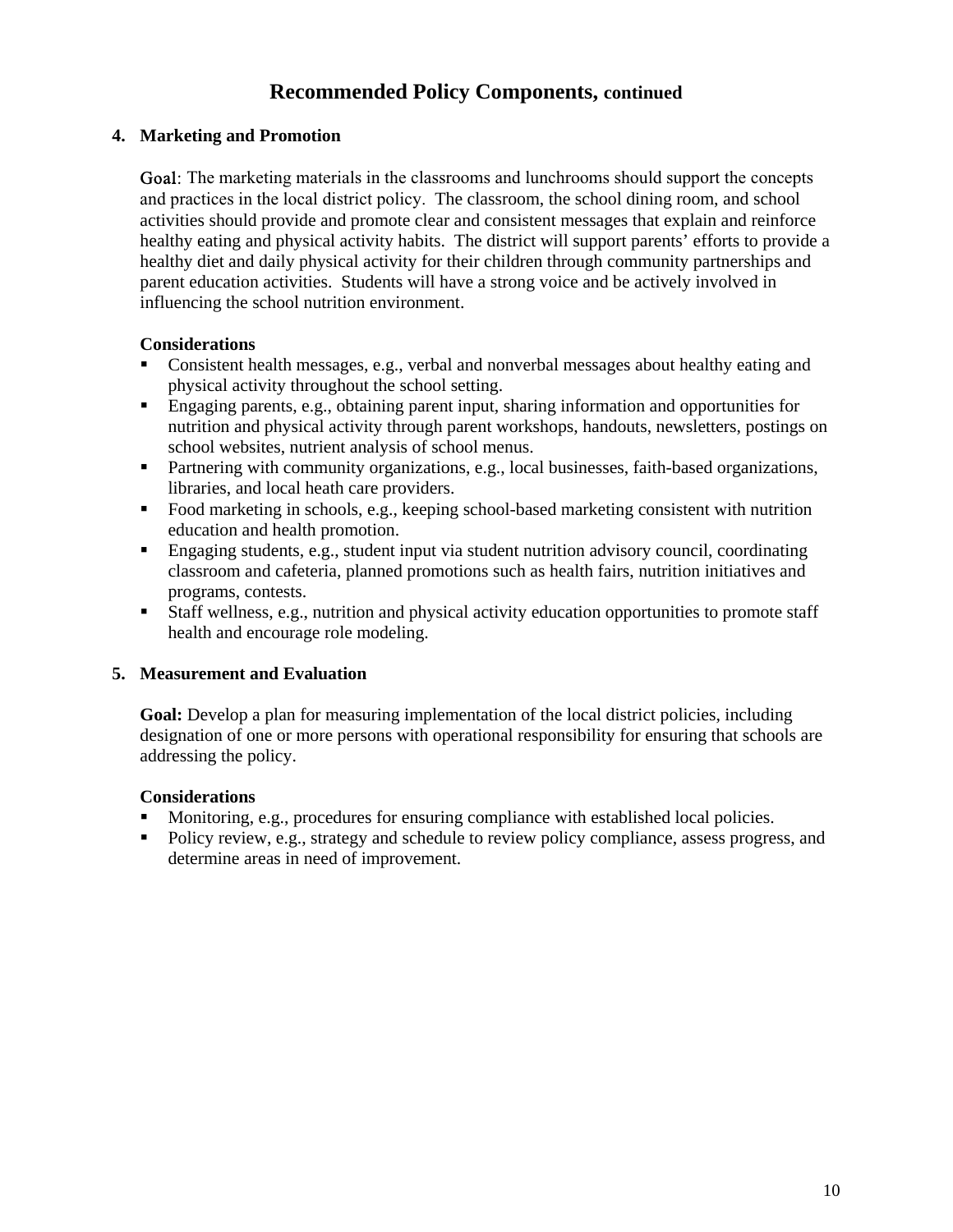# **Resources for Policy Development**

This list contains selected resources to assist schools with developing nutrition and physical activity policies. A more extensive list is contained in the *Healthy School Nutrition Environment Resource List,* available at [http://www.state.ct.us/sde/deps/Student/NutritionEd/index.htm.](http://www.state.ct.us/sde/deps/Student/NutritionEd/index.htm) 

## **Health and Learning**

- ° *How Are Student Health Risks & Resilience Related to the Academic Progress of Schools? WestEd, 2004.* Summarizes the findings from two annual reports examining how gains in test scores are related to health-related barriers to student learning. http://www.wested.org/chks/pdf/p1\_stuartreport\_ch\_final.pdf
- ° *Making the Connection: Health and Student Achievement (PowerPoint presentation).* Association of State and Territorial Health Officials (ASTHO) and the Society of State Directors of Health, Physical Education and Recreation (SSDHPER), 2002. <http://www.thesociety.org/>
- ° *Nutrition, Learning, and Behavior in Children: A Resource List for Professionals.* Food and Nutrition Information Center, 2004. <http://www.nal.usda.gov/fnic/service/learnpub.html>
- ° *Policy Statement on School Health.* The Council of Chief State School Officers, July 17, 2004. <http://www.ccsso.org/content/pdfs/SchoolHealthPolicyStatement.pdf>
- ° *The Learning Connection: The Value of Improving Nutrition and Physical Activity in Our Schools.*  Action for Healthy Kids, 2004. [http://www.actionforhealthykids.org/devel/pdf/LC\\_Color\\_120204\\_final.pdf](http://www.actionforhealthykids.org/devel/pdf/LC_Color_120204_final.pdf)
- ° *The Role of Sound Nutrition and Physical Activity in Academic Achievement*. Action for Healthy Kids, 2004. [http://www.actionforhealthykids.org/newsroom\\_facts.php](http://www.actionforhealthykids.org/newsroom_facts.php) (Under "Nutrition, Physical Activity and Achievement")

## **Data to Support Change**

- ° *Building the Argument: The Need for Physical Education and Physical Activity in Our Schools.* Action for Healthy Kids, 2003. http://www.actionforhealthykids.org/newsroom\_facts.php
- ° *Building the Argument: Providing Health-Promoting Foods Throughout Our Schools*. Action for Healthy Kids, 2003. [http://www.actionforhealthykids.org/newsroom\\_facts.php](http://www.actionforhealthykids.org/newsroom_facts.php)
- ° *Impact of Competitive Foods on the National School Lunch Program and School Breakfast Program.*  Action for Healthy Kids, 2003. [http://www.actionforhealthykids.org/filelib/resources/fs\\_usdacomp.pdf](http://www.actionforhealthykids.org/filelib/resources/fs_usdacomp.pdf)
- ° *The State of Nutrition and Physical Activity in Our Schools.* Environment & Human Health, Inc., 2004. <http://www.ehhi.org/>

## **School Health Councils**

- ° *Effective School Health Advisory Councils Moving from Policy to Action.* North Carolina State Board of Education and Department of Public Instruction, 2004. <http://www.nchealthyschools.org/schoolhealthadvisorycouncil> (Scroll down to bottom under "Resources for Your School Health Advisory Council")
- ° *Improving School Health: A Guide to School Health Councils.* American Cancer Society, Inc., 1999. [http://actionforhealthykids.org/filelib/resources/Ntl\\_Guide\\_to\\_SHAC.pdf](http://actionforhealthykids.org/filelib/resources/Ntl_Guide_to_SHAC.pdf)
- ° *Promoting Healthy Youth, Schools and Communities: A Guide to Community-School Health Advisory Councils.* Iowa Department of Public Health, 2000. http://www.idph.state.ia.us/hpcdp/promoting\_healthy\_youth.asp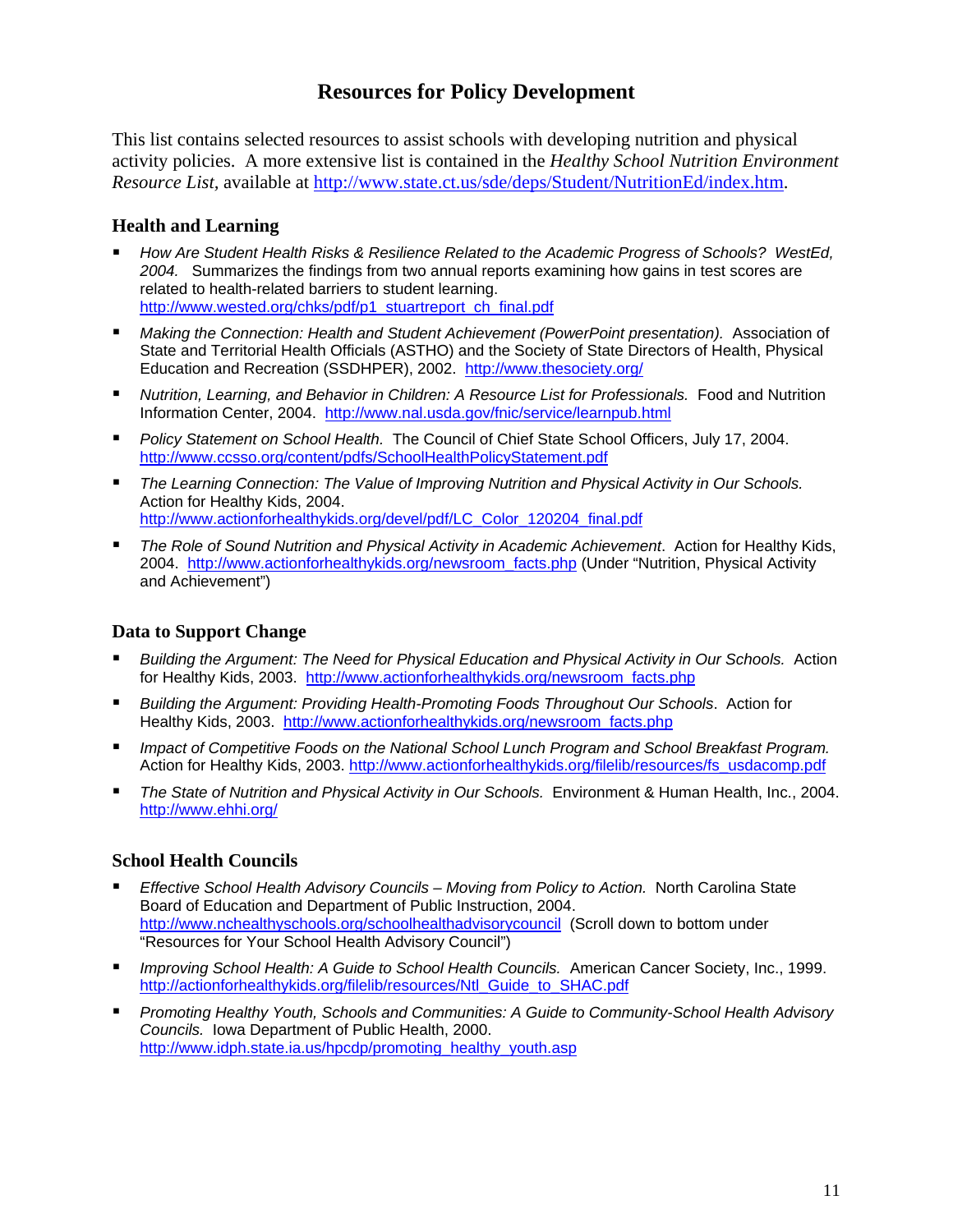# **Resources for Policy Development, continued**

#### **Self-Assessment and Planning Tools**

- ° *Changing the Scene: Improving the School Nutrition Environment*. U.S. Department of Agriculture, 2000. <http://www.fns.usda.gov/tn/healthy/changing.html>
- ° *It's Time for Your School's Physical Education Checkup. How Are You Doing?* National Association for Sport and Physical Education. [http://www.fns.usda.gov/tn/Healthy/wellnesspolicy\\_steps.html](http://www.fns.usda.gov/tn/Healthy/wellnesspolicy_steps.html) (Scroll down to last bullet under Section 3)
- ° *Keys to Excellence in School Food and Nutrition Programs*. School Nutrition Association, 1995. <http://www.asfsa.org/keys/>
- ° *School Health Index.* Centers for Disease Control and Prevention, U.S. Department of Health and Human Services, 2004. <http://apps.nccd.cdc.gov/shi/>

### **Policy Development and Sample Policies**

- ° *Fit, Healthy and Ready to Learn: A School Health Policy Guide. Part I: Physical Activity, Healthy Eating and Tobacco-Use Prevention.* National Association of State Boards of Education, March 2000. Purchase by calling (800) 220-5183 or visit website at <http://www.nasbe.org/healthyschools/fithealthy.html>
- ° *Guidelines for School Health Programs to Promote Lifelong Healthy Eating.* Centers for Disease Control and Prevention. Morbidity and Mortality Weekly Report, June 14, 1996, Vol. 45, No. RR-9. <http://www.cdc.gov/HealthyYouth/nutrition/guidelines/index.htm>
- ° *Idaho Implementation Guide for School Wellness Policy.* Idaho Action for Healthy Kids, April 2005. [http://www.actionforhealthykids.org/filelib/toolsforteams/recom/ID\\_ID-Implementation%20Guide%205-](http://www.actionforhealthykids.org/filelib/toolsforteams/recom/ID_ID-Implementation%20Guide%205-) 24-05.pdf
- ° *Mississippi Local School Wellness Policy Guide for Development.* Mississippi Department of Education, 2005. <http://www.mde.k12.ms.us/HealthySchools/Initiatives.html>
- ° *Model School Wellness Policies.* National Alliance for Nutrition and Activity, 2005. <http://www.schoolwellnesspolicies.org/>
- ° *Rhode Island School District Nutrition & Physical Activity Model Policy Language*. Rhode Island Healthy Schools Coalition, August 2004. <http://www.actionforhealthykids.org/resources.php> (Select Guidelines/Policies/Recommendations under topic selection, then click on "view all documents" under Information and Resources – Scroll down to bottom)

### **Healthy Foods at School**

- ° *Alternatives to Food as Reward.* Connecticut State Department of Education, 2004. <http://www.state.ct.us/sde/deps/Student/NutritionEd/index.htm>
- ° *Eat Smart: North Carolina's Recommended Standards for all Foods Available in School.* North Carolina Department of Health and Human Services, 2004. <http://www.eatsmartmovemorenc.com/>
- ° *Healthy Celebrations.* Connecticut State Department of Education, 2005. [http://www.state.ct.us/sde/deps/Student/NutritionEd/index.htm.](http://www.state.ct.us/sde/deps/Student/NutritionEd/index.htm)
- ° *Healthy Fundraising.* Connecticut State Department of Education, 2005. [http://www.state.ct.us/sde/deps/Student/NutritionEd/index.htm.](http://www.state.ct.us/sde/deps/Student/NutritionEd/index.htm)
- ° *School Foods Tool Kit.* Center for Science in the Public Interest, 2003. <http://cspinet.org/schoolfood/>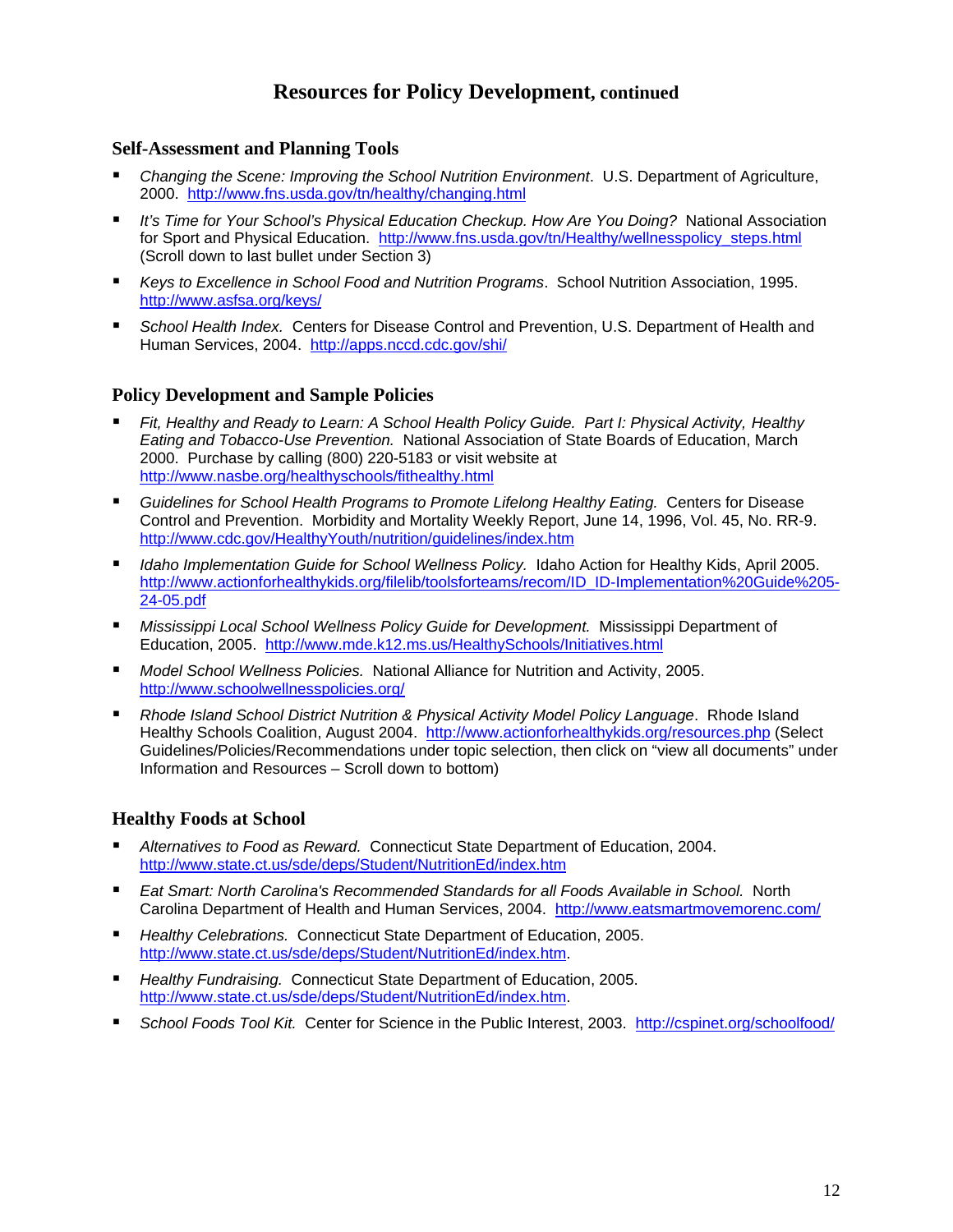# **Resources for Policy Development, continued**

### **Physical Education and Physical Activity**

- ° *Physical Activity for Children: A Statement of Guidelines for Children Ages 5-12, 2nd Edition.*  National Association for Sport and Physical Education, 2004. [http://www.aahperd.org/naspe/template.cfm?template=ns\\_children.html](http://www.aahperd.org/naspe/template.cfm?template=ns_children.html)
- ° *Physical Education A Guide to K-12 Program Development*. *Physical Education: A Guide to K-12 Program Development*. Connecticut State Department of Education, 2000. [http://www.state.ct.us/sde/dtl/curriculum/pe\\_publ\\_guide1.htm](http://www.state.ct.us/sde/dtl/curriculum/pe_publ_guide1.htm)
- ° *Moving into the Future: National Standards for Physical Education, 2nd Edition.* National Association for Sport and Physical Education, 2004. Summary and ordering information at: <http://www.aahperd.org/naspe/template.cfm?template=publications-nationalstandards.html>
- ° *Recess In Elementary Schools: A Position Paper from the National Association for Sport and Physical Education.* National Association for Sport and Physical Education, July 2001. <http://naecs.crc.uiuc.edu/position/recessplay.html>(Scroll down to Appendix I)

### **Marketing and Promotion**

- ° *Communications and Marketing* in *Keys to Excellence.* School Nutrition Association, 1995. <http://www.asfsa.org/keys/>
- ° *Promoting Healthy School Meals: Make Marketing Work for You.* School Nutrition Association, November 24, 2004. <http://www.schoolnutrition.org/Index.aspx?id=907>

#### **Evaluation**

- ° *Criteria for Evaluating School Based Approaches to Increasing Good Nutrition and Physical Activity.*  Action for Healthy Kids, 2004: http://www.actionforhealthykids.org/special\_exclusive.php
- ° *Evaluating Community Programs and Initiatives.* Community Toolbox (University of Kansas). [http://ctb.ku.edu/tools/en/tools\\_toc.htm](http://ctb.ku.edu/tools/en/tools_toc.htm)
- ° *Evaluation Primer: An overview of education evaluation.* From Understanding Evaluation: The Way to Better Prevention Programs. Westat, Inc., 1993. http://www.ed.gov/offices/OUS/PES/primer1.html
- ° *Framework for Program Evaluation in Public Health.* Centers for Disease Control and Prevention. MMWR 1999; 48(No. RR-11). <http://www.cdc.gov/eval/framework.htm>

#### **Success Stories**

- ° *Healthy Foods and Healthy Finances: How Schools Are Making Nutrition Changes That Make Financial Sense.* Action for Healthy Kids, 2003. [http://www.actionforhealthykids.org/newsroom\\_facts.php](http://www.actionforhealthykids.org/newsroom_facts.php)
- ° *Making It Happen! School Nutrition Success Stories.* U.S. Department of Agriculture, 2005. <http://www.fns.usda.gov/tn/Resources/makingithappen.html>
- ° *Our Journey to Good Health.* Pat Cooper. School Administrator, January 2003. [http://www.aasa.org/publications/sa/2003\\_01/Cooper.htm](http://www.aasa.org/publications/sa/2003_01/Cooper.htm)